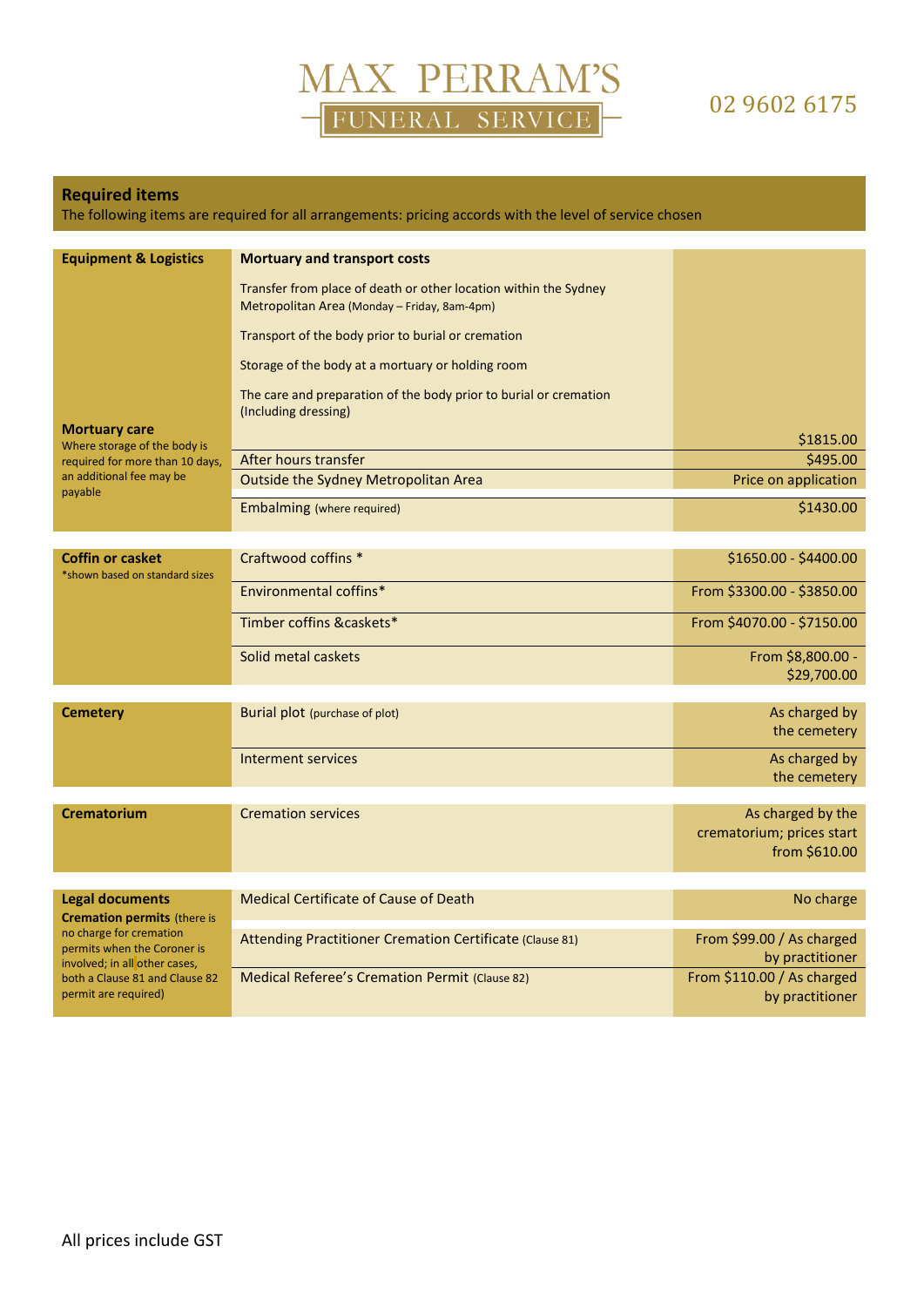

### 02 9602 6175

| <b>Optional items</b><br>The following items may be chosen at your discretion, pricing accords with the level of service chosen |                                                                                                                 |                                                  |  |
|---------------------------------------------------------------------------------------------------------------------------------|-----------------------------------------------------------------------------------------------------------------|--------------------------------------------------|--|
| <b>Viewing</b><br>Where requested and if<br>possible                                                                            | At Max Perram Funerals (between 9am - 4pm; up to two hours)                                                     | No charge                                        |  |
|                                                                                                                                 | At Max Perram Funerals (before 9am or after 4pm; up to two hours)                                               | First Hour \$220.00, then \$99<br>per hour after |  |
|                                                                                                                                 | Immediately before the service (at the service location)                                                        | No charge                                        |  |
|                                                                                                                                 | Separate to the service (not at Max Perram Funerals)                                                            | \$660.00                                         |  |
|                                                                                                                                 | The hire of a refrigeration plate                                                                               | N/A (Not Provided)                               |  |
| <b>Venue</b><br>For the service                                                                                                 | Max Perram Chapel's                                                                                             | No charge                                        |  |
|                                                                                                                                 | Venue of choice                                                                                                 | At cost                                          |  |
| <b>Vehicles</b>                                                                                                                 | Sedan - home, church, cemetery, home                                                                            | \$450.00                                         |  |
| Including driver and for up to 3<br>hours                                                                                       | People mover                                                                                                    | Average \$880.00                                 |  |
| <b>Clergy or Celebrant</b>                                                                                                      | Clergy                                                                                                          | As charged by clergy                             |  |
|                                                                                                                                 | Celebrant                                                                                                       | As charged by celebrant                          |  |
| <b>Legal documents</b>                                                                                                          | Death certificate (certified copies, securely posted)                                                           | \$99.00                                          |  |
| <b>Stationery and</b><br>personalisation                                                                                        | <b>Memorial stationery</b><br><b>Memorial book</b><br>(guest register to be signed by attendees at the service) | \$77.00                                          |  |
|                                                                                                                                 | Order of service                                                                                                | From \$2.20 - \$8.80                             |  |
|                                                                                                                                 | <b>Tribute slideshow</b>                                                                                        |                                                  |  |
|                                                                                                                                 | Compiled by Max Perram Funerals                                                                                 | \$220.00                                         |  |
|                                                                                                                                 | Compiled by third-party supplier                                                                                | At charged by supplier                           |  |
|                                                                                                                                 | <b>Other personalization options</b>                                                                            |                                                  |  |
|                                                                                                                                 | <b>Flowers</b><br><b>Musicians and vocalists</b>                                                                | As charged by supplier<br>As charged by supplier |  |
|                                                                                                                                 | Photography and videography                                                                                     | As charged by supplier                           |  |
|                                                                                                                                 |                                                                                                                 |                                                  |  |
| <b>Memorialisation</b>                                                                                                          | <b>Grave marker</b><br>(temporary marker until permanent monument erected)                                      | \$275.00                                         |  |
|                                                                                                                                 | Headstone                                                                                                       | As charged by supplier                           |  |
|                                                                                                                                 | Cremation urn/ Cremation jewellery                                                                              | From \$88.00 - \$770.00                          |  |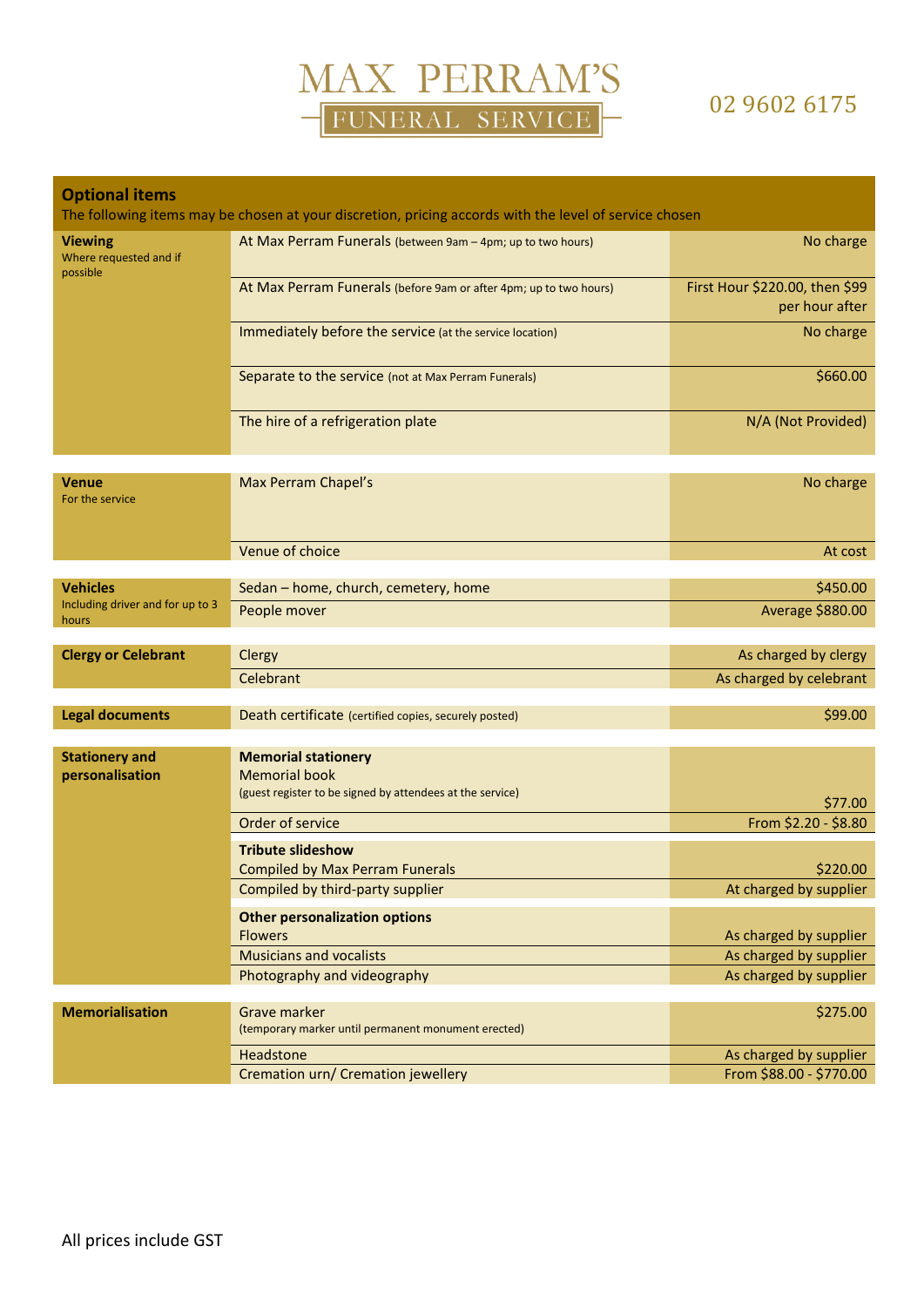## MAX PERRAM'S FUNERAL SERVICE

### No Attendance Cremation Service

We understand that there are circumstances where only the basics are needed. That's why we've put together a cremation with no attendance or service.

The price listed is GST inclusive.

| <b>Included items</b>                                                                                            |           |
|------------------------------------------------------------------------------------------------------------------|-----------|
| Planning fee (all arrangements)                                                                                  |           |
| <b>Transport &amp; Mortuary Care</b>                                                                             |           |
| Transfer from place of death or other location within the Sydney Metropolitan Area (Monday - Friday,<br>8am-4pm) |           |
| Transport of the body prior to burial or cremation                                                               |           |
| Storage of the body at a mortuary or holding room                                                                |           |
| The care and preparation of the body prior to burial or cremation                                                |           |
| <b>Cremation coffin</b>                                                                                          |           |
| Crematorium (choice of crematorium and time of cremation at our discretion)                                      |           |
| Collection of ashes (from crematorium)                                                                           |           |
| Legal documents (medical certificate, death certificate and cremation permits)                                   |           |
| <b>TOTAL</b>                                                                                                     | \$3960.00 |